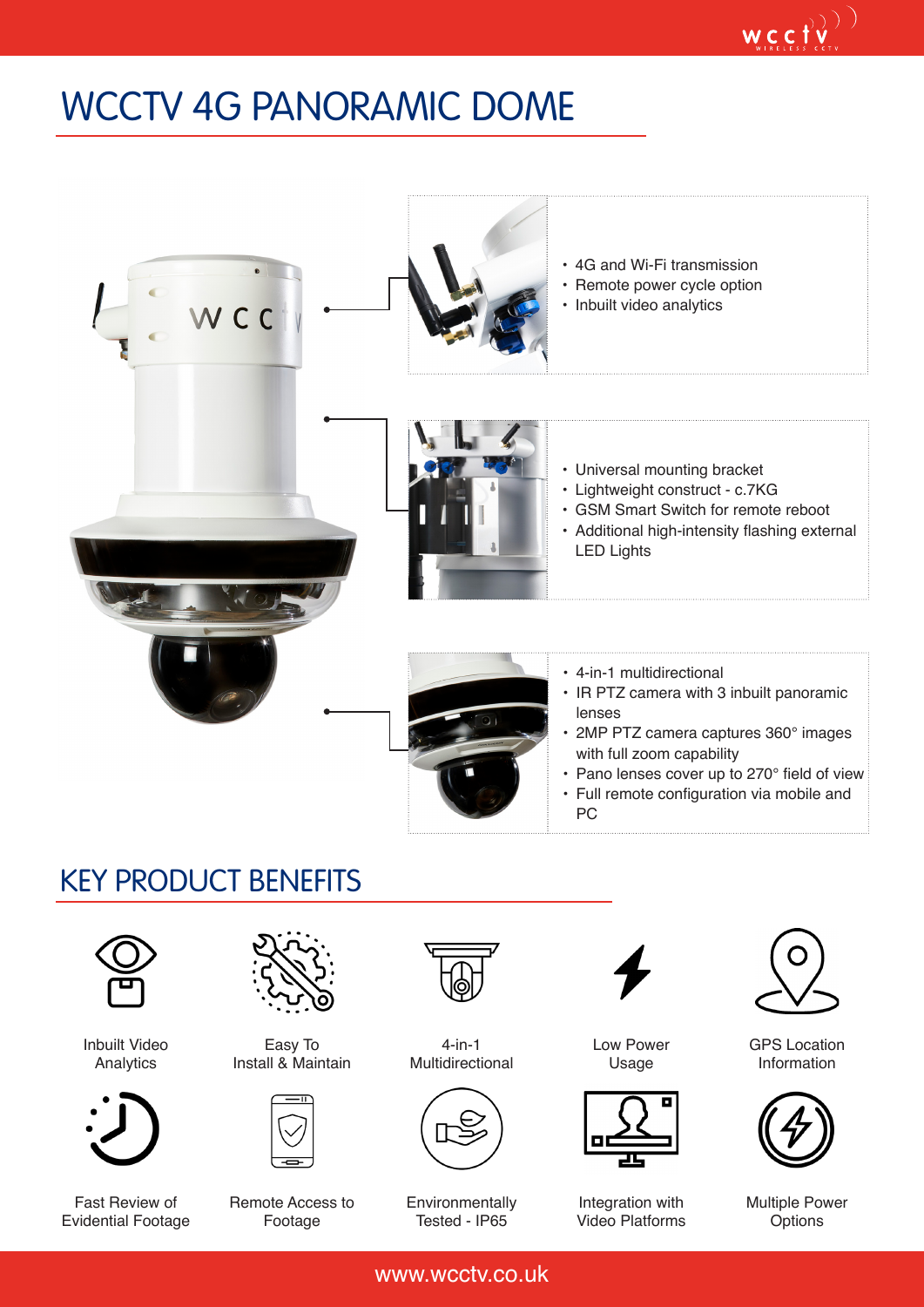## WCCTV 4G PANORAMIC DOME

The WCCTV 4G Panoramic Dome is a Redeployable CCTV system that has been specifically designed to provide multidirectional video surveillance via mobile transmission (4G/3G). Driven by an increasing demand for remote monitoring of road junctions and public spaces, the system features a 2 MP IR PTZ camera and 3 panoramic lenses to provide 4 separate directional views from just one device.

Users get the functionality of four cameras but with just one unit to install, one cable to draw and one IP address. All helping to minimise installation time, maintenance and transmission costs.

All live and recorded images can be accessed remotely via 4G, 3G or Wi-Fi connectivity, allowing users to remotely view and download the video via smartphone, tablet, laptop or PC or via a CCTV Control Room.

The system's inbuilt video analytics provides visual verification and alarms for a range of intelligent surveillance applications such as traffic congestion, crowd gatherings, loitering and more.



www.wcctv.co.uk